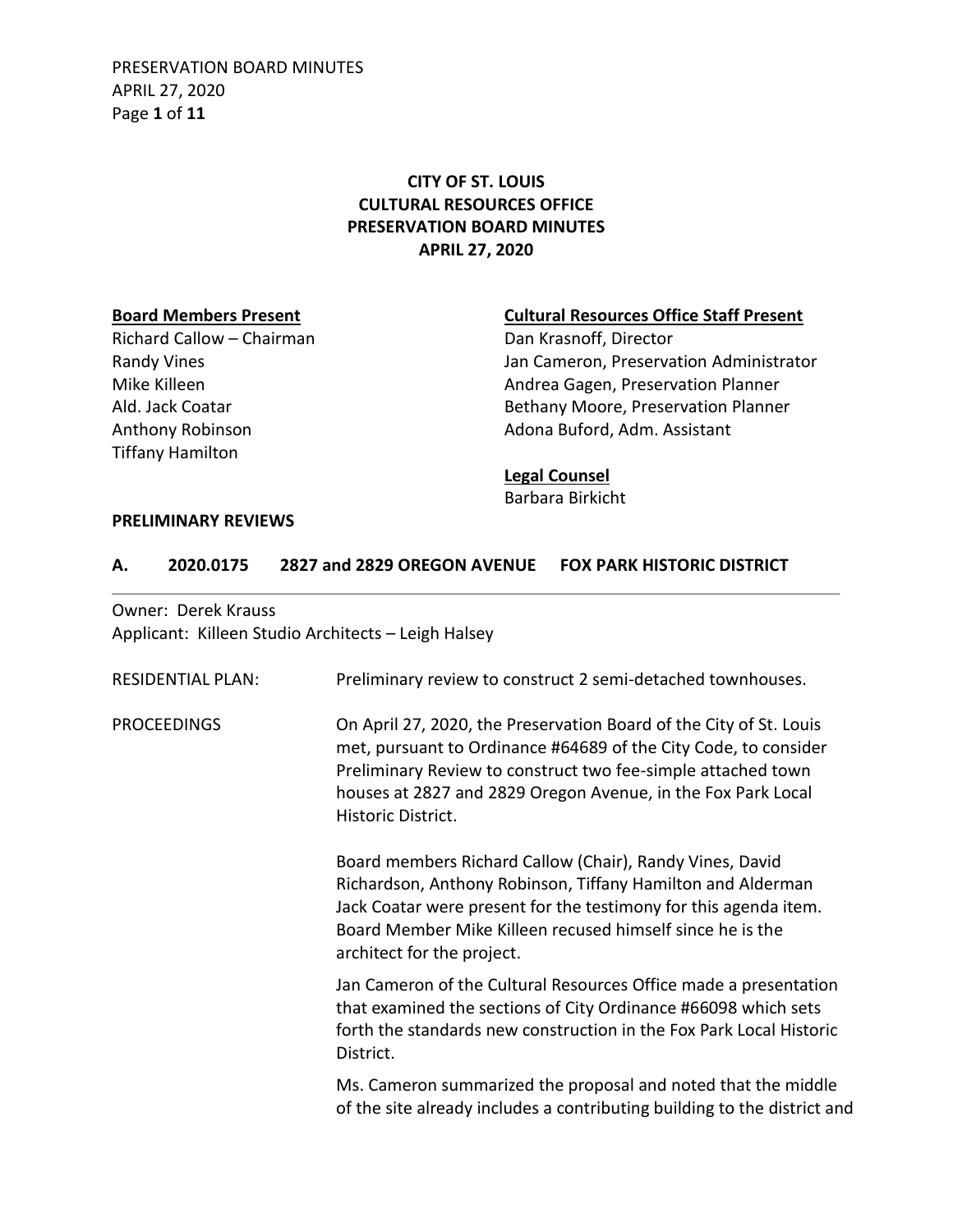PRESERVATION BOARD MINUTES APRIL 27, 2020 Page **2** of **11**

|                           | a new single-family house is also being proposed for the north end<br>of the site. She explained that the new-construction on the north<br>end of the site was not being considered at the April meeting. She<br>recommended support for the project and noted the particular<br>concern that there should be a twelve (12) inch plane break at the<br>rear of the north façade of the attached townhouses.                                                                                                                                                                                                                     |
|---------------------------|---------------------------------------------------------------------------------------------------------------------------------------------------------------------------------------------------------------------------------------------------------------------------------------------------------------------------------------------------------------------------------------------------------------------------------------------------------------------------------------------------------------------------------------------------------------------------------------------------------------------------------|
|                           | Mike Killeen, architect for the project, provided a presentation in<br>support. He said it might be difficult to achieve the twelve (12) inch<br>plain break.                                                                                                                                                                                                                                                                                                                                                                                                                                                                   |
|                           | Jay reeves spoke representing the Fox Park Neighborhood<br>Association. He said the Association chose not to submit a support<br>letter due to concerns regarding the paired porches on the front<br>facades of the town houses. Still, his organization hopes the overall<br>project will move forward.                                                                                                                                                                                                                                                                                                                        |
| <b>FINDINGS OF FACTS;</b> | The Preservation Board found that:                                                                                                                                                                                                                                                                                                                                                                                                                                                                                                                                                                                              |
|                           | 2827 & 2829 Oregon are located in the extension of the Fox<br>$\bullet$<br>Park Local Historic District.<br>the design will follow appropriate Model Examples and will<br>comply with the requirements of the Fox Park District<br>Standards<br>while the setback of 2827 Oregon does not reflect the<br>common setback of the Fox Park District there are isolated<br>examples of attached buildings set considerably back from the<br>building line. The proposed setback will follow the Model<br>Example.<br>no support letter has yet been received from the Fox Park<br>$\bullet$<br>Neighborhood Association or Alderman |
| <b>BOARD ACTION:</b>      | It was the decision of the Preservation Board to grant Preliminary<br>approval with the condition that an appropriate Model Example<br>be submitted for 2829 Oregon; that 2927 Oregon be revised to<br>recess the section proposed to be sided; and that final plans,<br>details and exterior materials be reviewed and approved by the<br>Cultural Resources Office. The motion was made by Commissioner<br>Tiffany Hamilton and seconded by Alderman Jack Coatar. The<br>motion passed unanimously with five votes in favor of the motion.                                                                                    |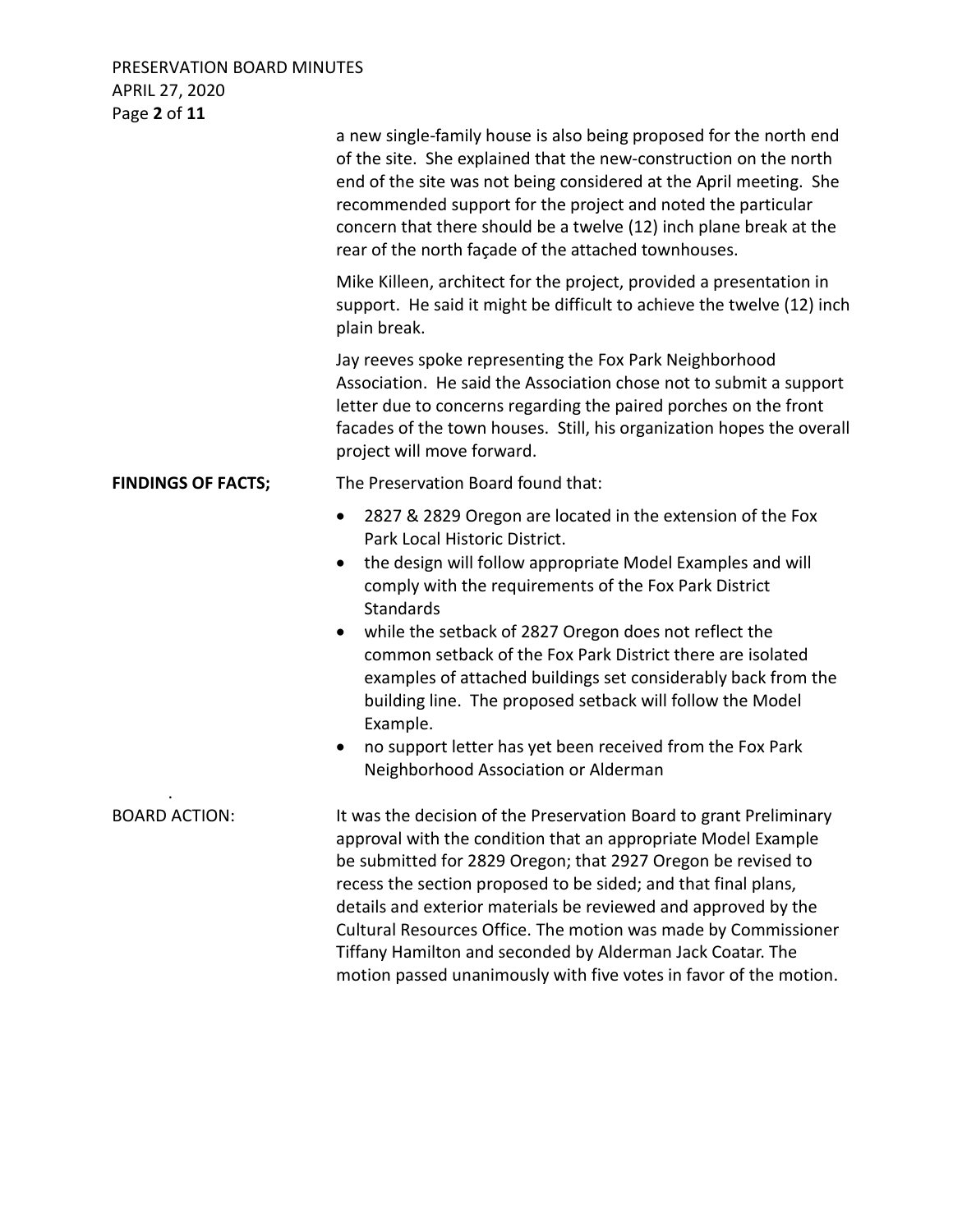# **NEW APPLICATION**

| В. | 2020.0179                            | <b>5600 OAKLAND AVENUE</b>                                                                                                     | PRESERVATION REVIEW DISTRICT                                                                                                                                                                                                                                                                                                                                                                                                                                                                                                                                   |
|----|--------------------------------------|--------------------------------------------------------------------------------------------------------------------------------|----------------------------------------------------------------------------------------------------------------------------------------------------------------------------------------------------------------------------------------------------------------------------------------------------------------------------------------------------------------------------------------------------------------------------------------------------------------------------------------------------------------------------------------------------------------|
|    | Applicant: Ahren's Contracting, Inc. | Owner: Junior College District of St. Louis                                                                                    |                                                                                                                                                                                                                                                                                                                                                                                                                                                                                                                                                                |
|    | <b>DEMOLITION PLAN:</b>              | classroom building.                                                                                                            | Demolition permit application to demolish portions of a university                                                                                                                                                                                                                                                                                                                                                                                                                                                                                             |
|    | PROCEEDINGS:                         | Community College.                                                                                                             | On April 27, 2020, the Preservation Board of the City of St. Louis<br>met, pursuant to Ordinance #64689 of the City Code, to<br>consider a Demolition Permit for Building Sections A and B at<br>5500 Oakland Avenue, on the Forest Park campus of St. Louis                                                                                                                                                                                                                                                                                                   |
|    |                                      | agenda item.<br>entered into the record:                                                                                       | Board members: Richard Callow (Chairman), Tiffany Hamilton,<br>Michael Killeen, Alderman Jack Coatar, David Richardson, Anthony<br>Robinson and Randy Vines were present for the testimony for this<br>Daniel Krasnoff of the Cultural Resources Office made a presentation that<br>examined the sections of City Ordinance #64689, as revised by Ordinance<br>#64925 and Ordinance #64832, which delineate criteria for the review of<br>demolition proposals for properties in Preservation Review Districts. He                                             |
|    |                                      | submitted with the application<br>٠<br><b>Landmark Association</b>                                                             | Certified copies of ordinances 64689, 64925 and 64832<br>the demolition application and photographs of the building sections<br>Eight e-mail messages in opposition to the demolition that requested the<br>hearing be postponed so that is could be heard "in person"<br>E-mail messages in opposition to the demolition from Dr. Cynthia Weese,<br>Dr. Robert Bruegman, architect John Guenther and Andrew Weil of the<br>Images of the buildings proposed for demolition from John Guenther<br>A PowerPoint presentation submitted by the Community College |
|    | the record.                          | As requested by Chairman Callow, Mr. Krasnoff read the content<br>of the messages from Weese, Bruegman, Guenther and Weil into |                                                                                                                                                                                                                                                                                                                                                                                                                                                                                                                                                                |
|    |                                      |                                                                                                                                | Mr. Krasnoff evaluated the demolition in regards to the criteria in<br>the ordinances and identified the reasons for the Director's<br>recommendation in support of the proposed demolition. He                                                                                                                                                                                                                                                                                                                                                                |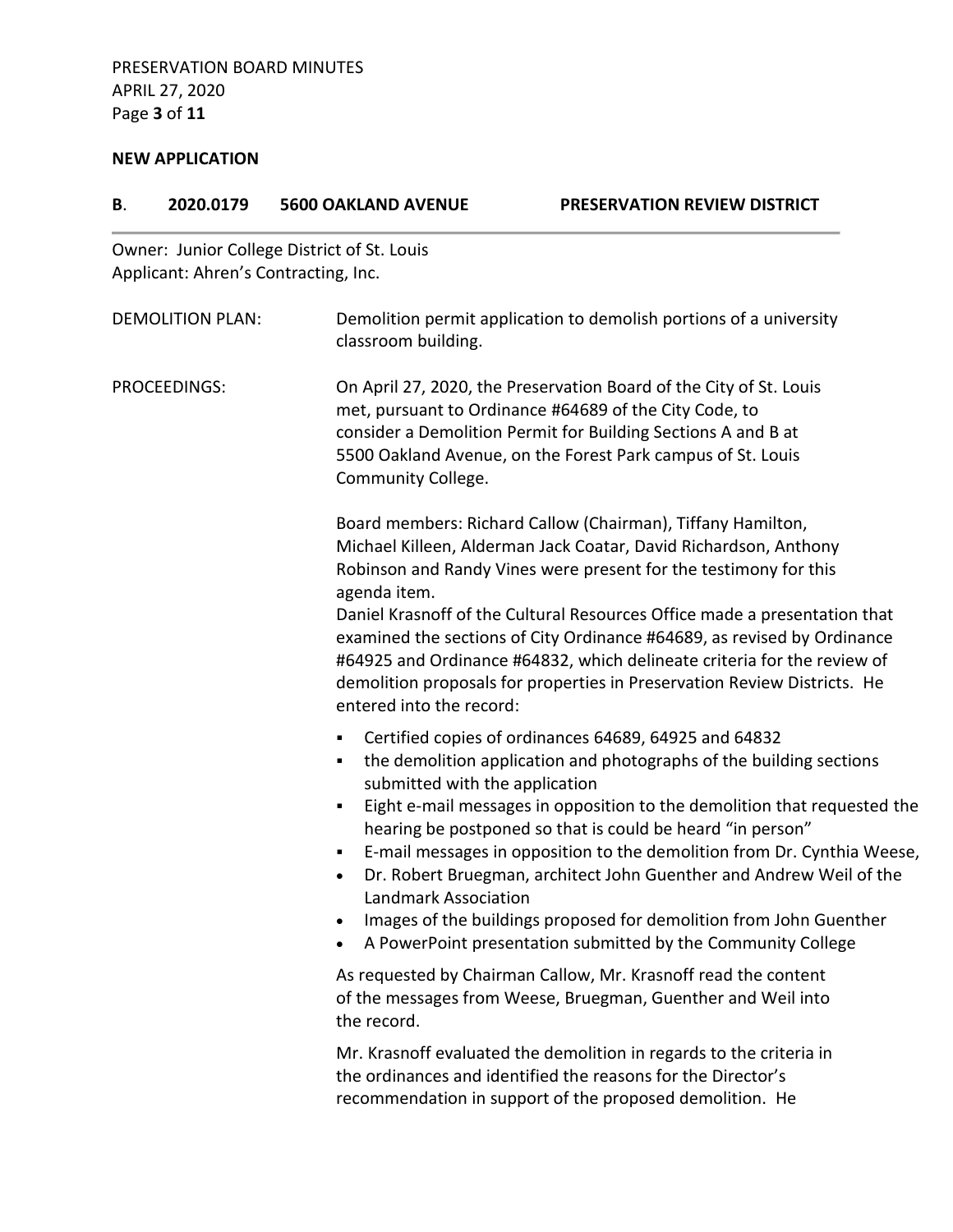## PRESERVATION BOARD MINUTES APRIL 27, 2020 Page **4** of **11**

identified the building sections as High Merit due to their designers, Harry Weese and Associates (for the building sections) and Dan Kiley (for the landscape design). He also discussed three key components of the criteria: "unusual circumstances" that justified the demolition, the reuse potential of Building Sections A and B and that there was commonly controlled property.

Mr. Krasnoff identified the desire of the Community College to fulfill its Master Plan as an unusual circumstance that justified demolition. He also said that demolition was justified because the existing building sections proposed for demolition lacked reuse potential, that common control of the property by the Community College was demonstrated and the landscape plan developed where Building Sections A and B stood.

Board Member Randy Vines asked if the buildings were already in the process of demolition. Mr. Krasnoff said the applicant could best speak to that question. Mr. Krasnoff also said that the windows on the Building Sections A and B were removed but he did not consider it to be the same thing as demolishing the building.

Board Member Mike Killeen asked Mr. Krasnoff if the proposed landscape plan would encompass the area were the footprints of the buildings proposed for demolition now sit. Mr. Krasnoff said they would.

Barbara Birkicht, Legal Counsel for the Preservation Board, asked Mr. Krasnoff if there were additional photographs to be entered into the record. Mr. Krasnoff showed the photographs through his computer camera.

Chancellor Jeffrey Pittman for St. Louis Community College; Paul Zinck, Vice Chancellor of Finance and Administration for St. Louis Community College; Joel Kerschen, architect from KAI; and Michelle Ohle, landscape architect from DTLS Design, spoke in favor of the demolition. Paul Zinck began by noting that the removal of windows was due to the need to abate asbestos in the building sections proposed for demolition. He said this abatement would be necessary whether or not the building sections were proposed for demolition. Chancellor Pittman spoke about the effort to determine campus needs moving into the future. The new facilities, demolition and landscaped entry at Oakland Avenue are being design to fulfill those needs.

Joel Kerschen compared the design of the new Health Sciences building constructed immediately adjacent to Building Section A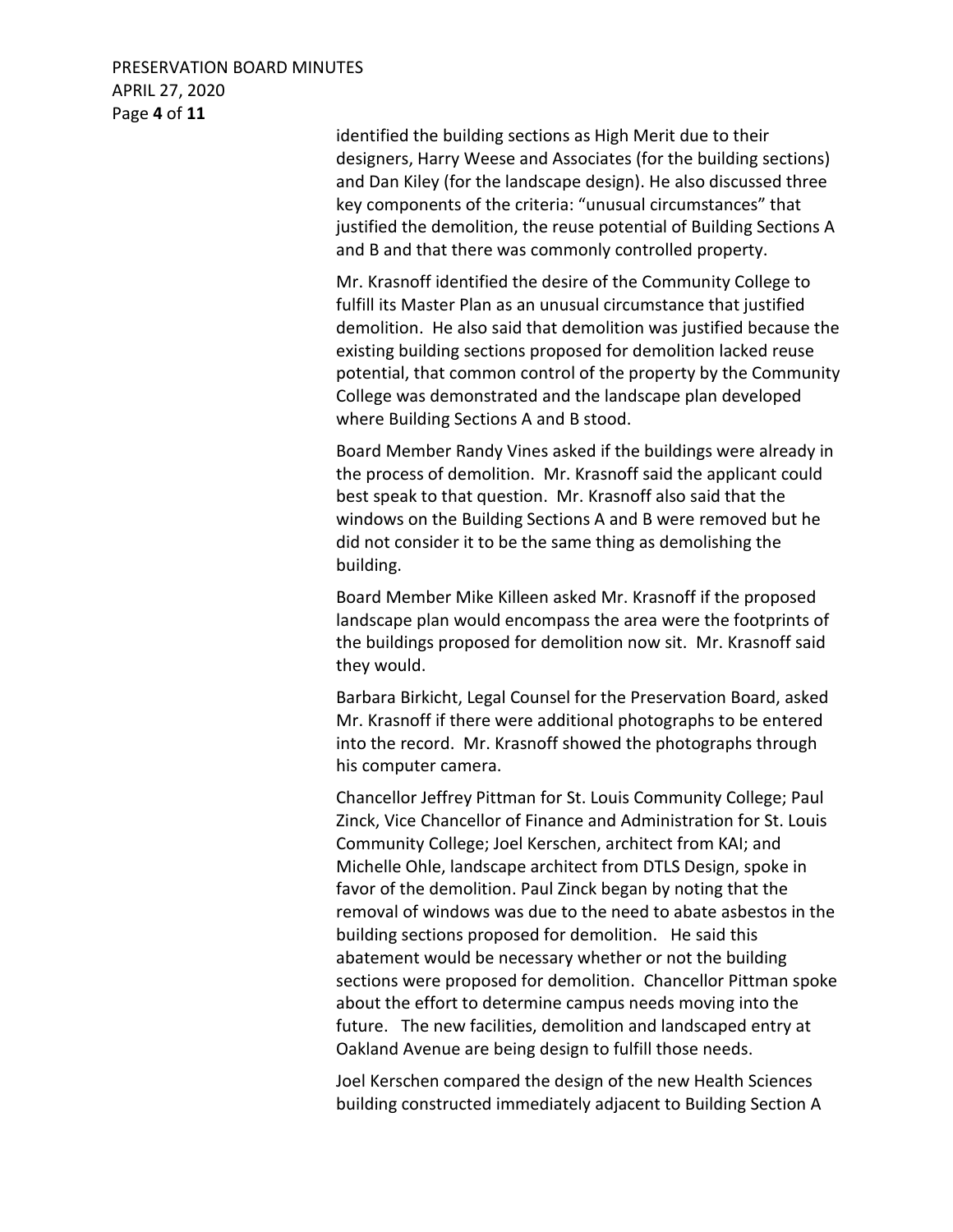## PRESERVATION BOARD MINUTES APRIL 27, 2020 Page **5** of **11**

and B to those buildings. He showed the Board how the larger floor plate of the new building better suited the educational needs of students and the training needs of employers in health care industries. Michelle Ohle explained the proposed landscape design to be constructed where the Building Sections A and B now stand. She talked about the ways in which the design is meant to fulfill the Community College goal of creating a new entry at the east end of the campus off Oakland Avenue.

Alderman Jack Coatar asked why the Community College did not seek demolition concurrent with submitting plans for their new Health Sciences Building. Paul Zinck said the Community College has not done much new building at the campus and in retrospect they wish they had brought the demolition forward for a Preliminary Review.

Alderman Jack Coatar also asked for more information regarding public forums regarding the changes to the campus. Dr. Pittman said outreach was internal to the Community College community and to the St. Louis business and health care communities.

Alderman Jack Coatar also asked if the Community College could assure the Board that there would be preservation of other significant campus buildings in the future. Dr. Pittman said the Community College has received state funding to renovate Buildings Sections C, D and E. He also said there needs to be more work on Building sections G and F. Paul Zinck said the strategic plan calls for reuse of the rest of the buildings on the campus.

Board member Randy Vines said it appeared that the demolition of Building Sections A and B was a foregone conclusion by the Community College. He asked the Community College representatives to respond to his concern. Paul Zinck said the environmental aspects of the building were planned for remediation. He said there was no choice but to remediate the asbestos. Mr. Vines asked if the remediation could facilitate the reuse of the building sections proposed for demolition. Mr. Zinck said they could, though the Community College did not need the space in Building Sections A and B for university purposes. Mr. Zinck also said a permit was granted for the window removal and asbestos abatement.

Mr. Vines asked how it was determined that Building Sections C-G could be reused and A and B could not. Mr. Zinck said the need for health and specialized training programs required new space which was accommodated in the new Center for Heath Sciences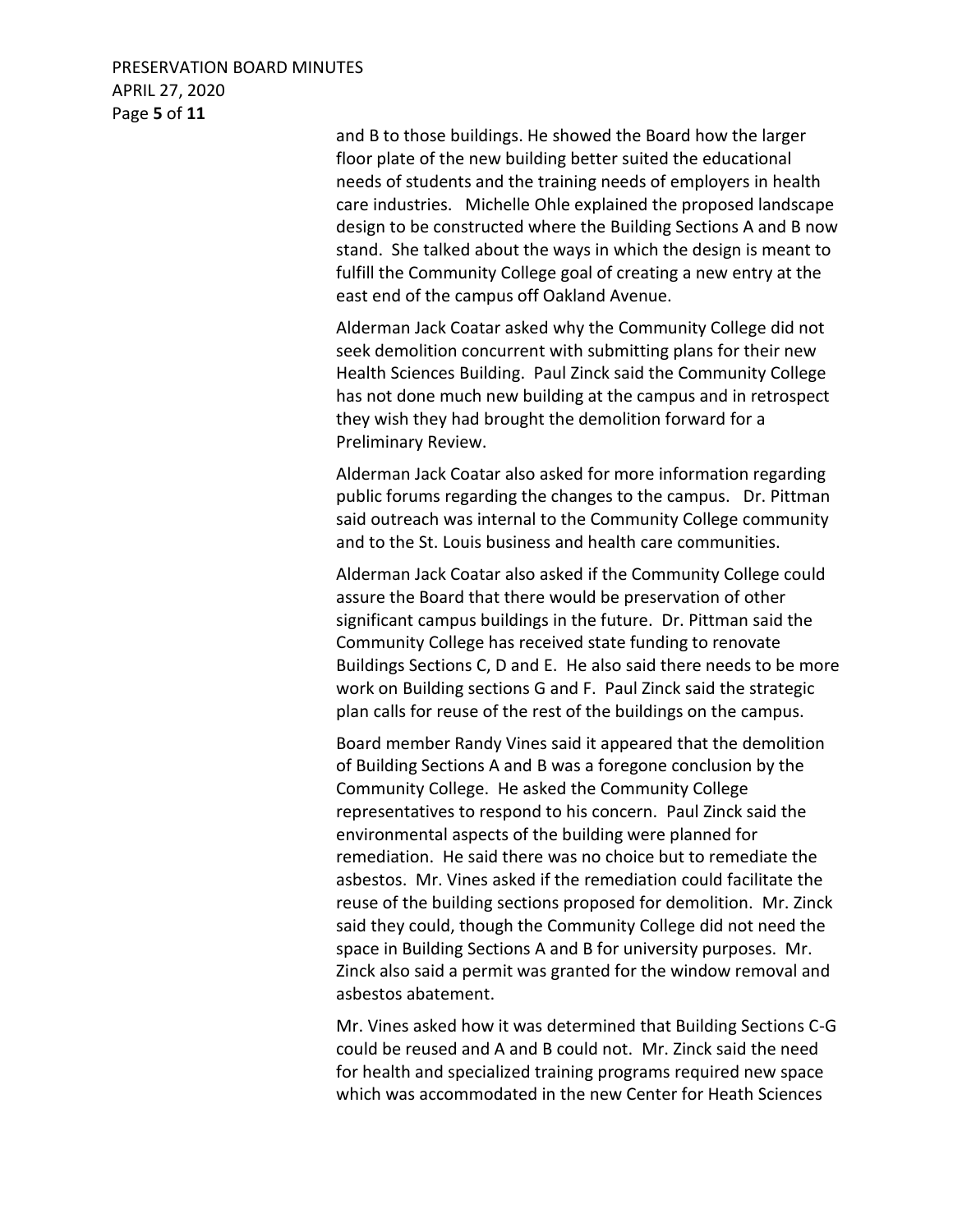#### PRESERVATION BOARD MINUTES APRIL 27, 2020 Page **6** of **11**

Building. However, Building Sections C-G are fine for traditional classroom space.

Andrew Weil, of the Landmark's Association, spoke against the demolition. He said the public had not had full access to participate in the conversation regarding the demolition proposal. Mr. Weil stated that the consideration of demolition of such important buildings required a greater opportunity for public input. He further noted that public funds were used to identify the significance of the buildings in the Mid-Century Modern Survey and are being used to accomplish the demolitions too. So, there should have been more opportunity for public involvement in the process. He said there was little Mid-Century architecture to preserve in the City, so, losing these buildings is important to consider.

John Guenther spoke in opposition to the demolitions. He quoted Ronald Schmidt in noting that the design of the Community College was a model for such campuses around the country. He said the best way to honor the original designers was to preserve their structures. Mr. Guenther proposed mothballing the buildings for the future.

Esley Hamilton spoke in opposition to the demolitions. He said the Health Sciences Building should have been placed a greater distance from the original campus buildings; or, could have been designed to have harmonize with the original campus buildings. Additionally, Mr. Hamilton urged making the campus a City landmark to support its future preservation.

Chairman Richard Callow asked if the Community College

Board Member Randy Vines moved that the Preservation Board deny the demolition of Building Sections A and B. The motion was seconded by Board Member Tiffany Hamilton.

The motion failed with Board Members, Randy Vines, Tiffany Hamilton in favor and Board Members, Alderman Jack Coatar, David Richardson, Mike Killeen and Anthony Robinson opposed.

Chairman Richard Callow asked if the Community College representatives understood the meaning of the Community College campus being designated as a City Landmark. Mr. Zinck and Dr. Pittman indicated that they did.

**FINDINGS OF FACTS:** The Preservation Board found that: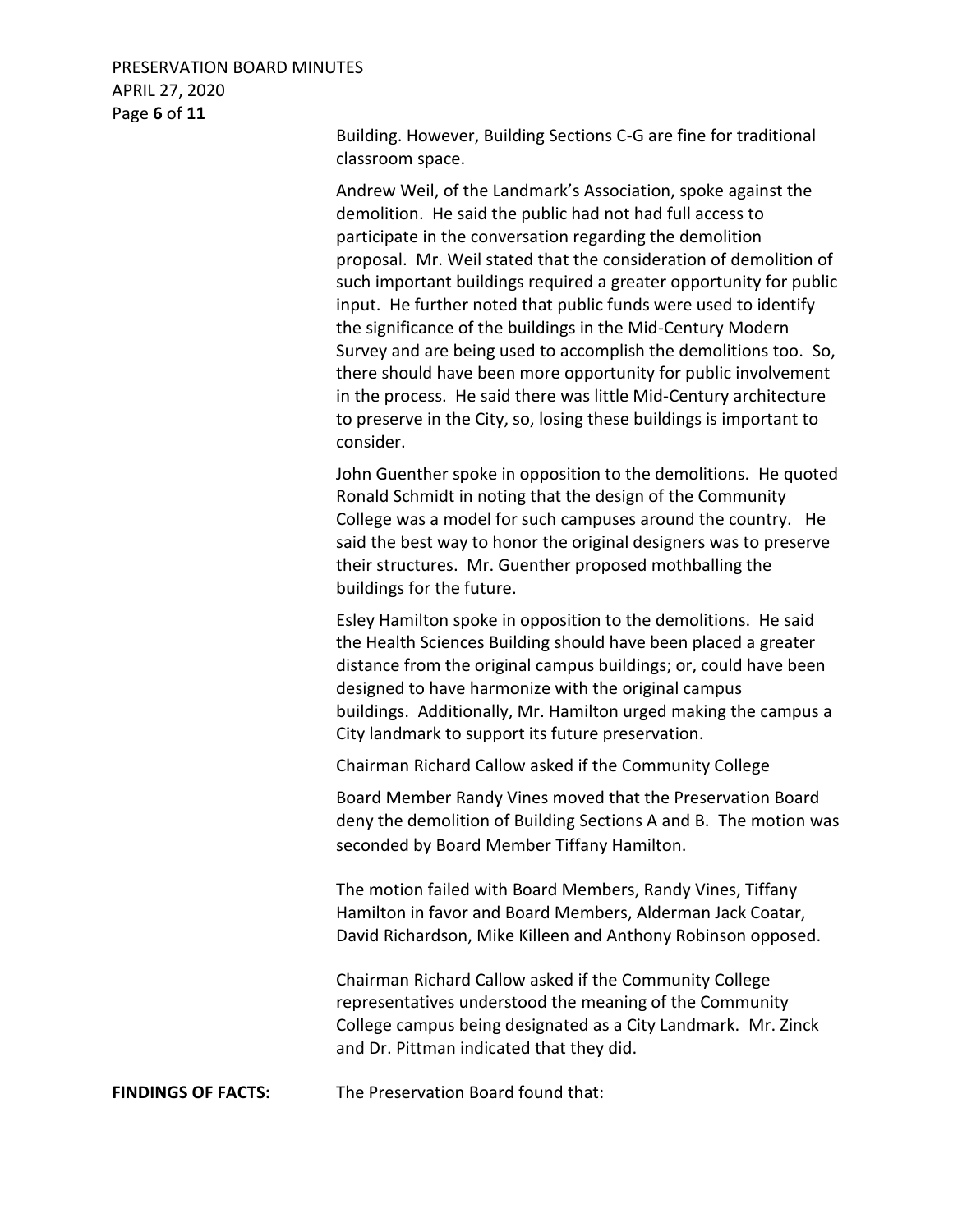- Building Sections A and B at 5600 Oakland Avenue comprise two sections of the St. Louis Community College at Forest Park campus. • the building sections are part of a High Merit campus design (comprising more than just the two building sections), per the St. Louis Modern survey. the building sections proposed for demolition are "Sound" per the ordinance. • the new Center for Nursing and Health Sciences forms an important component of the proposed subsequent construction. • the Center for Nursing and Health Sciences is a thoughtfully designed contemporary building that enhances the Oakland Avenue Streetscape the demolition contributes to execution of the Community College Master Plan and opens the campus to entry at the east end from Oakland Avenue. • the demolition is indicated by Criterion D: Reuse Potential, because the configuration of the these building sections no longer meets the needs of the Community College. • the demolition is indicated by Criterion G: Commonly Controlled Property, because the Community College has common control and the building sections being proposed for demolition do not conform to the Master Plan for the campus. the Unusual Circumstance that justifies demolition is the Community College's determination that the functions of Building Sections A and B have been replaced by the Center for Nursing and Health Sciences Building and the building sections to be demolished were not adequate for future university planning. • the demolition would not significantly impact the central plaza which was the focal point of the Weese and Kiley design for the campus. BOARD ACTION: It was the decision of the Preservation Board to approve the Demolition Application based upon Criteria D and G with the following stipulations: • that the St. Louis Community College not oppose designation of the St. Louis Community College campus at Forest Park as a City landmark;
	- that St. Louis Community College will subsequently submit exterior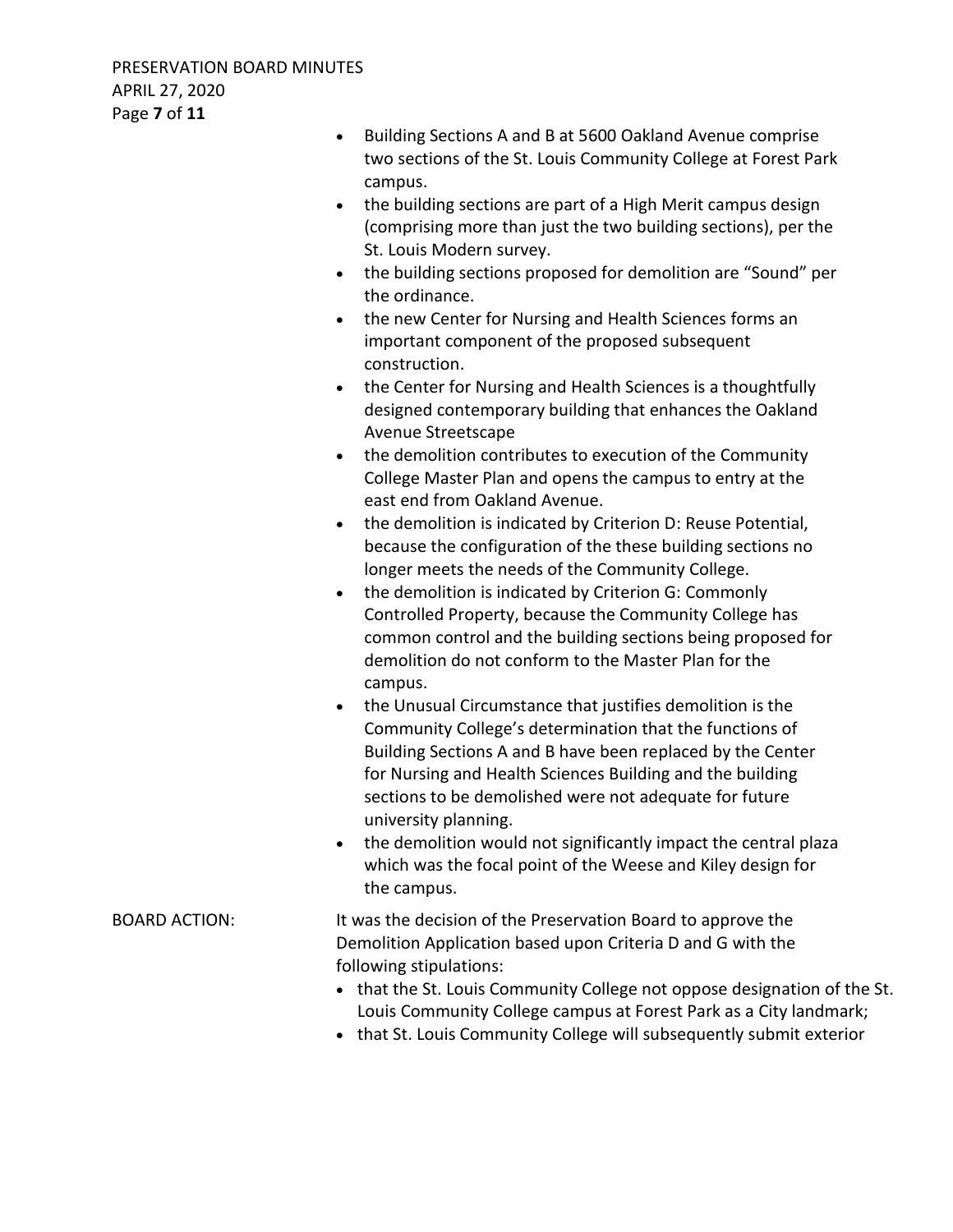alterations to High Merit components of the St. Louis Community College campus at Forest Park and present that to the Preservation Board for approval in consultation with the Cultural Resources Office

The motion was made by Alderman Jack Coatar made the motion. Commissioner Randy Vines seconded the motion. The motion passed with Board Members, Alderman Jack Coatar, Tiffany Hamilton, Mike Killeen, David Richardson, Anthony Robinson and Randy Vines in favor and none opposed.

#### **APPEALS OF DENIALS**

| C. | 2020.0239                | <b>2826 VICTOR STREET</b>                                                                                                                                                                                                                                                                                                                                                                                                                                                                                                                              | <b>FOX PARK HISTORIC DISTRICT</b>                                                                                                                                                                                                                                                                                                                        |
|----|--------------------------|--------------------------------------------------------------------------------------------------------------------------------------------------------------------------------------------------------------------------------------------------------------------------------------------------------------------------------------------------------------------------------------------------------------------------------------------------------------------------------------------------------------------------------------------------------|----------------------------------------------------------------------------------------------------------------------------------------------------------------------------------------------------------------------------------------------------------------------------------------------------------------------------------------------------------|
|    |                          | Owner/Applicant: Invest and Smile, LLC - Yair Gafni                                                                                                                                                                                                                                                                                                                                                                                                                                                                                                    |                                                                                                                                                                                                                                                                                                                                                          |
|    | <b>RESIDENTIAL PLAN:</b> |                                                                                                                                                                                                                                                                                                                                                                                                                                                                                                                                                        | Appeal of a denial of a building permit application to retain non-<br>compliant windows installed without a permit.                                                                                                                                                                                                                                      |
|    | PROCEEDINGDS:            | the application.                                                                                                                                                                                                                                                                                                                                                                                                                                                                                                                                       | On April, 27 2020, the Preservation Board of the City of St. Louis<br>met, pursuant to Ordinance #64689 of the City Code, to consider<br>an appeal of the Director's Denial to retain five windows installed<br>not according to an approved permit, at 2826 Victor Street, in the<br>Fox Park Local Historic District. The owner, Yair Gafni, submitted |
|    |                          | agenda item.                                                                                                                                                                                                                                                                                                                                                                                                                                                                                                                                           | Board members Richard Callow (Chair), Randy Vines, Michael<br>Killeen, David Richardson, Anthony Robinson, Tiffany Hamilton<br>and Alderman Jack Coatar were present for the testimony for this                                                                                                                                                          |
|    |                          | Bethany Moore of the Cultural Resources Office made a<br>presentation that examined the sections of City Ordinance #66098<br>which sets forth the standards for windows in the Fox Park Local<br>Historic District. She entered into the record Ordinance #64689, as<br>revised by City Ordinance #64925, the enabling legislation; and<br>Ordinance #66098, the Fox Park Local Historic District Ordinance,<br>the Preservation Board Agenda, PowerPoint, her presentation and a<br>packet of information sent by the owner for the Board to examine. |                                                                                                                                                                                                                                                                                                                                                          |
|    |                          |                                                                                                                                                                                                                                                                                                                                                                                                                                                                                                                                                        | Ms. Moore stated that the work that was done without a permit did<br>not meet the specific criteria for windows outline in the Fox Park<br>Standards. She explained that a Stop Work Order had been placed<br>at the property on March 5, 2020 when she discovered that the<br>windows installed where vinyl, which is not allowed by the Fox Park       |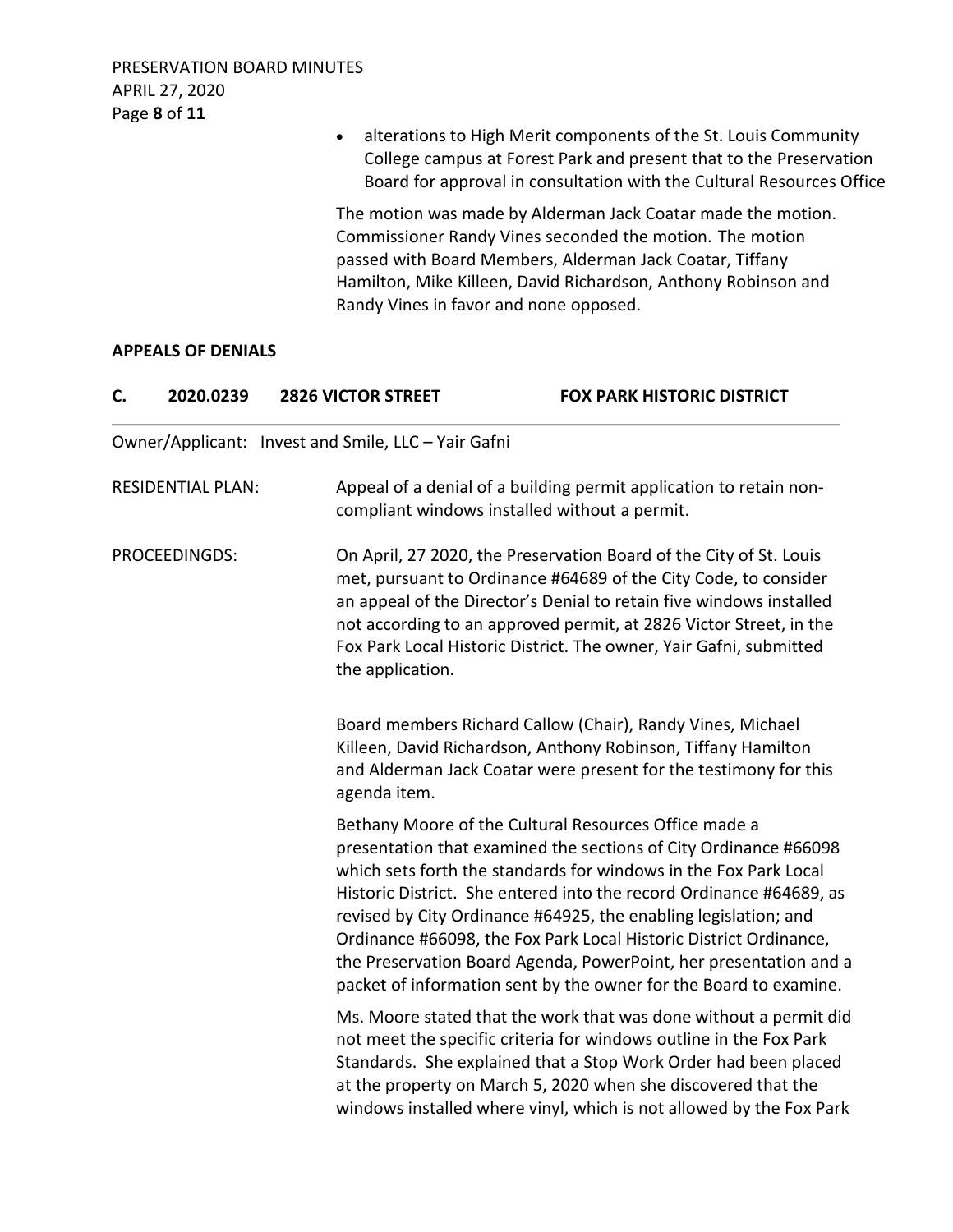# PRESERVATION BOARD MINUTES APRIL 27, 2020 Page **9** of **11**

|                           | Standards on Primary Facades. Two of the vinyl windows on the first<br>floor did not replicate the original window type. She also explained<br>that a permit issued June 27, 2018 called for all windows to be<br>replaced with Rivertown wood windows and included the correct<br>window type for the two first floor windows. Ms. Moore also<br>explained that section 203.1 of the Fox Park Standards only allowed<br>replacement window sashes on the Primary Façade to be made of<br>wood or finished aluminum and that the window elements of the<br>replacement must match the original. Ms. Moore stated that the<br>windows did not comply with the criteria outlined in the Fox Park<br>Standards. Based upon the standards, Ms. Moore recommended<br>that the Board uphold the Director's denial of the application.                                                       |
|---------------------------|---------------------------------------------------------------------------------------------------------------------------------------------------------------------------------------------------------------------------------------------------------------------------------------------------------------------------------------------------------------------------------------------------------------------------------------------------------------------------------------------------------------------------------------------------------------------------------------------------------------------------------------------------------------------------------------------------------------------------------------------------------------------------------------------------------------------------------------------------------------------------------------|
|                           | The owner, Yair Gafni, spoke on his own behalf. He stated that he<br>was not aware that the vinyl windows installed were incorrect as he<br>was out of the country and relying on his project manager and<br>general contractor. He stated that he fired both the project<br>manager and the general contractor over many issues with the<br>property and he was now handling it himself. He also stated that<br>replacing the windows on the front with the correct windows was<br>more than he could afford. He also stated that there were other<br>examples of vinyl windows along Victor Street. He noted that he<br>also had several liens on the property. He asked that the<br>Preservation Board approve his request to retain the windows<br>based on the fact that he left his country to take care of the project<br>and does not have any more money to replace windows. |
| <b>FINDINGS OF FACTS:</b> | The Preservation Board found that:                                                                                                                                                                                                                                                                                                                                                                                                                                                                                                                                                                                                                                                                                                                                                                                                                                                    |
|                           | 2826 Victor Street is located in the Fox Park Local Historic<br>District.                                                                                                                                                                                                                                                                                                                                                                                                                                                                                                                                                                                                                                                                                                                                                                                                             |
|                           | Vinyl windows do not meet the Fox Park Standards for Primary<br>Facades.                                                                                                                                                                                                                                                                                                                                                                                                                                                                                                                                                                                                                                                                                                                                                                                                              |
| <b>BOARD DECISION:</b>    | It was the decision of the Preservation Board to uphold the<br>Director's Denial of the application to retain the vinyl windows on<br>the primary façade, as they do not meet the requirements for<br>replacement windows outlined in the Fox Park Local Historic<br>District Standards. The motion was made by Commissioner David<br>Richardson. Alderman Jack Coatar seconded the motion. The                                                                                                                                                                                                                                                                                                                                                                                                                                                                                       |

motion passed unanimously with six votes in favor of the motion.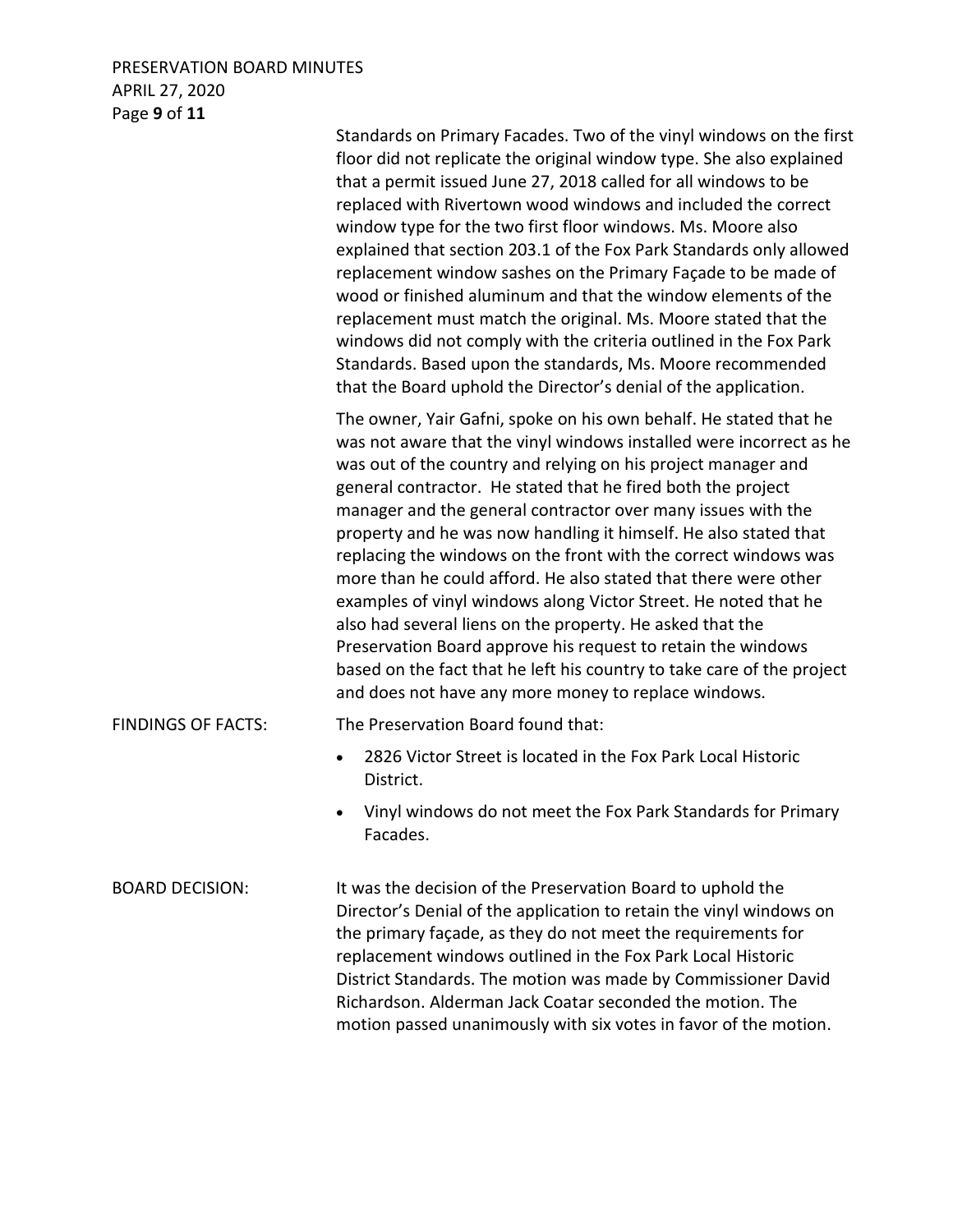# PRESERVATION BOARD MINUTES APRIL 27, 2020 Page **10** of **11**

**D. 2020.0231 4552 WESTMINSTER PLACE CENTRAL WEST END HISTORIC DIST.**

Owner/Applicant: GEDL, LLC – Katie Casey

| <b>RESIDENTIAL PLAN:</b>  | Appeal of a denial of a building permit application to retain non-<br>compliant windows installed without a permit.                                                                                                                                                                                                                                                                                                                                                                                                                                                                                          |
|---------------------------|--------------------------------------------------------------------------------------------------------------------------------------------------------------------------------------------------------------------------------------------------------------------------------------------------------------------------------------------------------------------------------------------------------------------------------------------------------------------------------------------------------------------------------------------------------------------------------------------------------------|
| <b>PROCEEDINGS:</b>       | On April 27,2020, the Preservation Board of the City of St. Louis met,<br>pursuant to Ordinance #64689 of the City Code, to consider an<br>Appeal of the Cultural Resources Director's Denial of an<br>application to retain seven (7) windows on the front of the<br>building at 4552 Westminster Pl., in the Central West End<br>Historic District. The appeal was submitted by the applicant.                                                                                                                                                                                                             |
|                           | Board members Richard Callow (Chair), David Richardson,<br>Alderman Jack Coatar, Tiffany Hamilton, Anthony Robinson,<br>Randy Vines and Mike Killeen were present for the testimony<br>for this agenda item.                                                                                                                                                                                                                                                                                                                                                                                                 |
|                           | Andrea Gagen of the Cultural Resources Office made a<br>presentation that examined the sections of City Ordinance<br>#69423, which sets forth the standards for windows in the<br>Central West End Historic District. She entered into the record<br>the enabling legislations; Ordinance #56768 as amended by<br>Ordinance #69423; the meeting agenda; the application and the<br>PowerPoint presentation.                                                                                                                                                                                                  |
|                           | Ms. Gagen stated that the windows did not meet the current<br>historic district standards in regard to material and that the<br>configuration of the window above the door did not appear to<br>replicate the previous window. She recommended that the<br>Preservation Board uphold the Director's Denial as the<br>proposed front windows did not meet the Central West End<br>Historic District standards. She read into the record an email<br>from Jim Dwyer, Chairman, Central West End Association's<br>Planning & Development Committee, expressing their support<br>for the Staff's recommendation. |
|                           | Katie Casey, of GEDL, LLC, the applicant/owner, spoke regarding<br>her understanding of which windows were allowed in the<br>historic district. She presented a PowerPoint showing the<br>timeline of the window installation and the associated costs.                                                                                                                                                                                                                                                                                                                                                      |
| <b>FINDINGS OF FACTS:</b> | The Preservation Board found that:                                                                                                                                                                                                                                                                                                                                                                                                                                                                                                                                                                           |